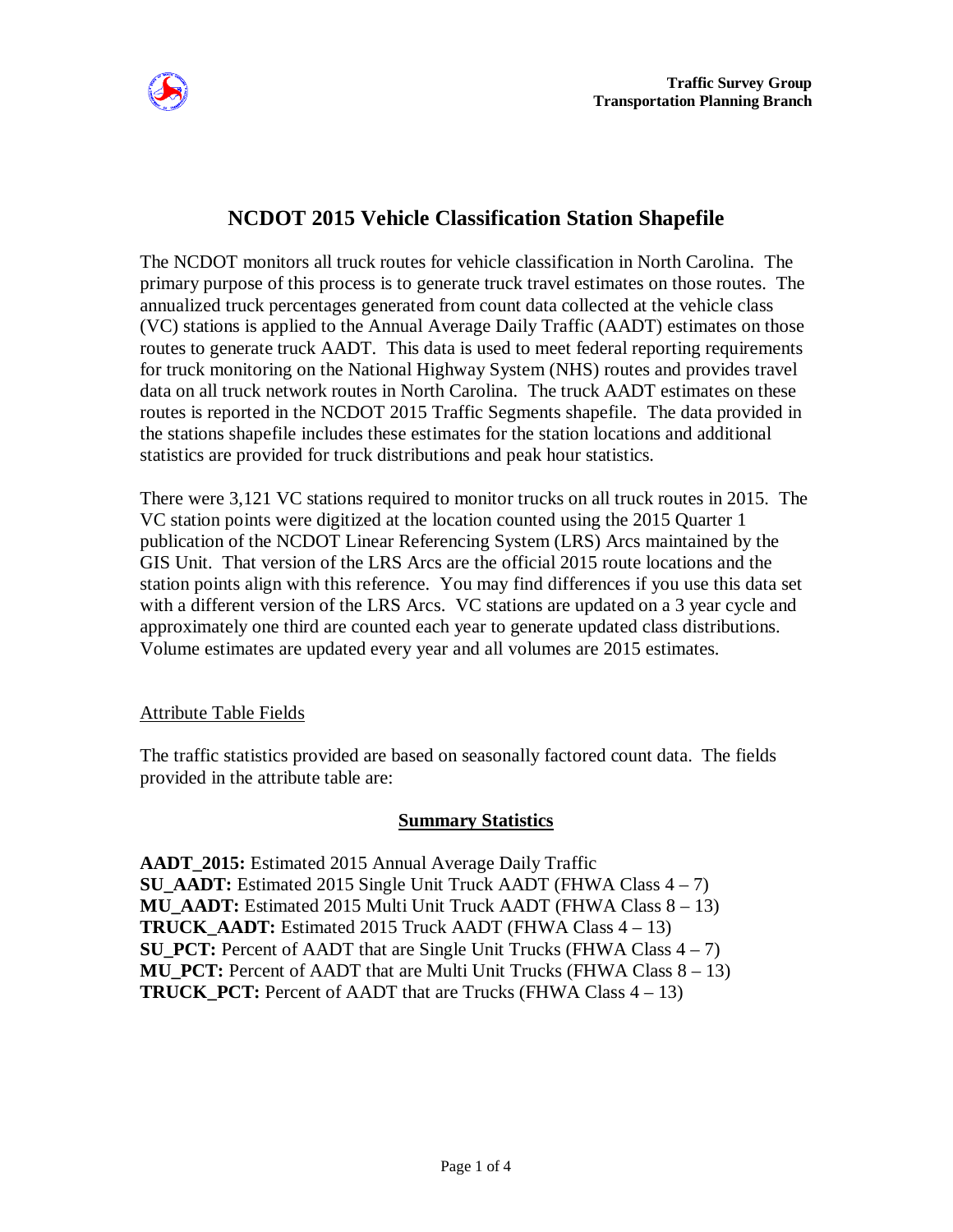

## **FHWA Class Percentages**

**MC\_PCT:** Percent of AADT that are Motorcycles (Class 1) **CARS\_PCT:** Percent of AADT that are Cars (Class 2) **2A4T\_PCT:** Percent of AADT that are SUVs, Pickups, or Vans (Class 3) **BUS\_PCT:** Percent of AADT that are Buses (Class 4) **2ASU\_PCT:** Percent of AADT that are 2 axle single unit trucks (Class 5) **3ASU\_PCT:** Percent of AADT that are 3 axle single unit trucks (Class 6) **4ASU\_PCT:** Percent of AADT that are 4+ axle single unit trucks (Class 7) **4AST\_PCT:** Percent of AADT that are 3 or 4 axle multi-unit single trailer trucks (Class 8) **5AST\_PCT:** Percent of AADT that are 5 axle multi-unit single trailer trucks (Class 9) **6AST\_PCT:** Percent of AADT that are 6+ axle multi-unit single trailer trucks (Class 10) **5AMT PCT:** Percent of AADT that are 5 axle multi-unit twin trailer trucks (Class 11) **6AMT\_PCT:** Percent of AADT that are 6 axle multi-unit twin trailer trucks (Class 12) **7AMT PCT:** Percent of AADT that are 7+ axle multi-unit twin trailer trucks (Class 13)

#### **Vehicle Class Distribution (VCD)**

Distribution of Truck AADT into the 10 FHWA Truck Classes (MEPDG Design Input): **CL04\_VCD:** Proportion of AADTT that are Class 4 trucks **CL05\_VCD:** Proportion of AADTT that are Class 5 trucks **CL06\_VCD:** Proportion of AADTT that are Class 6 trucks **CL07\_VCD:** Proportion of AADTT that are Class 7 trucks **CL08\_VCD:** Proportion of AADTT that are Class 8 trucks **CL09\_VCD:** Proportion of AADTT that are Class 9 trucks **CL10\_VCD:** Proportion of AADTT that are Class 10 trucks **CL11\_VCD:** Proportion of AADTT that are Class 11 trucks **CL12\_VCD:** Proportion of AADTT that are Class 12 trucks **CL13\_VCD:** Proportion of AADTT that are Class 13 trucks

#### **Peak Hour Statistics**

**PEAK HOUR:** Start time for the measured peak hour volume **K\_FACTOR:** Measured peak hour volume as a percent of AADT **D\_FACTOR:** Peak directional volume as a percent of the peak hour total volume

#### **Count Metadata**

**COUNT TYPE:** Type of count collected; PVC is a portable vehicle classifier count that is axle based using the FHWA 13 class scheme with a 48 hour duration; MC is a manual class count that is direct observation using the NCDOT 4 class scheme with a 13 hour duration (see charts below for class schemes)

**COUNT DATE:** Start date of the count collected to generate the statistics provided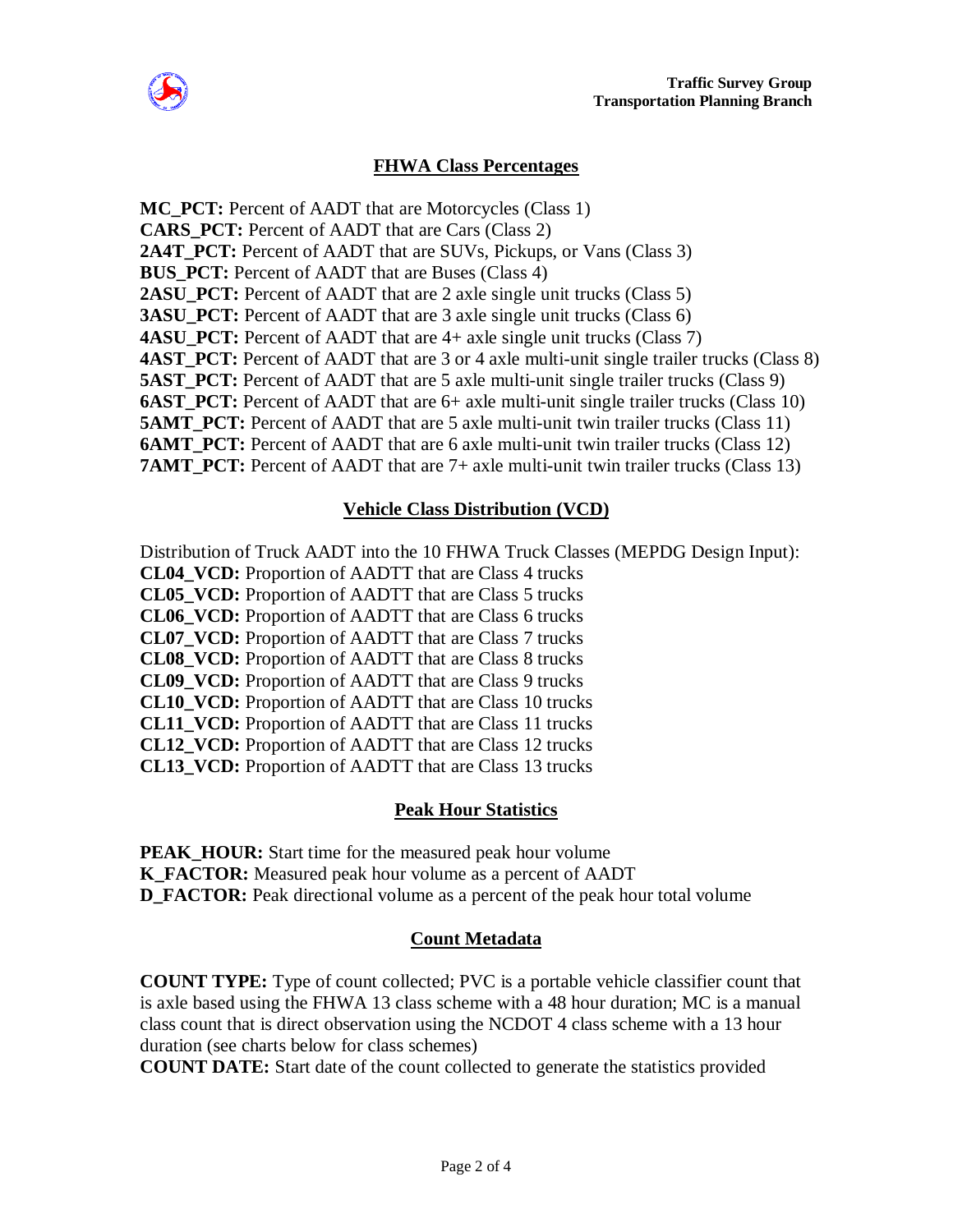

# Additional Information

If additional information is needed, or an issue with the data is identified, please contact the Traffic Survey Group at (919) 661-5872 or email us at:

https://apps.dot.state.nc.us/ContactUs/PostComment.aspx?Unit=TrafficCnt

DISCLAIMER: The North Carolina Department of Transportation shall not be held liable for any errors in this data. This includes errors of omission, commission, errors concerning the content of the data, and relative and positional accuracy of the data. This data cannot be construed to be a legal document. Primary sources from which this data was compiled must be consulted for verification of information contained in this data.

| Class I<br>Motorcycles                        |                        | Class <sub>7</sub><br>Four or more<br>axle, single unit | 8888         |
|-----------------------------------------------|------------------------|---------------------------------------------------------|--------------|
| Class <sub>2</sub><br>Passenger cars          |                        |                                                         |              |
|                                               | $\sqrt{2}$             |                                                         | Ę<br>888     |
|                                               | $\sqrt{8}$             | Class <sub>8</sub><br>Four or less axle.                |              |
|                                               |                        | single trailer                                          | Е            |
| Class 3<br>Four tire.<br>single unit          |                        |                                                         | aa)          |
|                                               | $\overline{\circ}$     | Class 9<br>5-Axle tractor<br>semitrailer                | <b>PERCE</b> |
|                                               | متا<br>۰ō              |                                                         |              |
| Class 4<br><b>Buses</b>                       |                        | Class 10<br>Six or more axle.                           |              |
|                                               |                        | single trailer                                          | i.           |
|                                               | i i meri               | Class 11<br>Five or less axle.<br>multi trailer         |              |
| Class 5<br>Two axle, six<br>tire, single unit | $\frac{1}{2}$          | Class 12<br>Six axle, multi-                            | <b>us</b>    |
|                                               | $\overline{\text{ch}}$ | trailer                                                 |              |
|                                               |                        | Class 13<br>Seven or more<br>axle, multi-trailer        |              |
| Class 6<br>Three axle.<br>single unit         |                        |                                                         |              |
|                                               | В                      |                                                         | 80 000       |
|                                               |                        |                                                         |              |

**FHWA 13 Class Scheme** 

Source: Federal Highway Administration